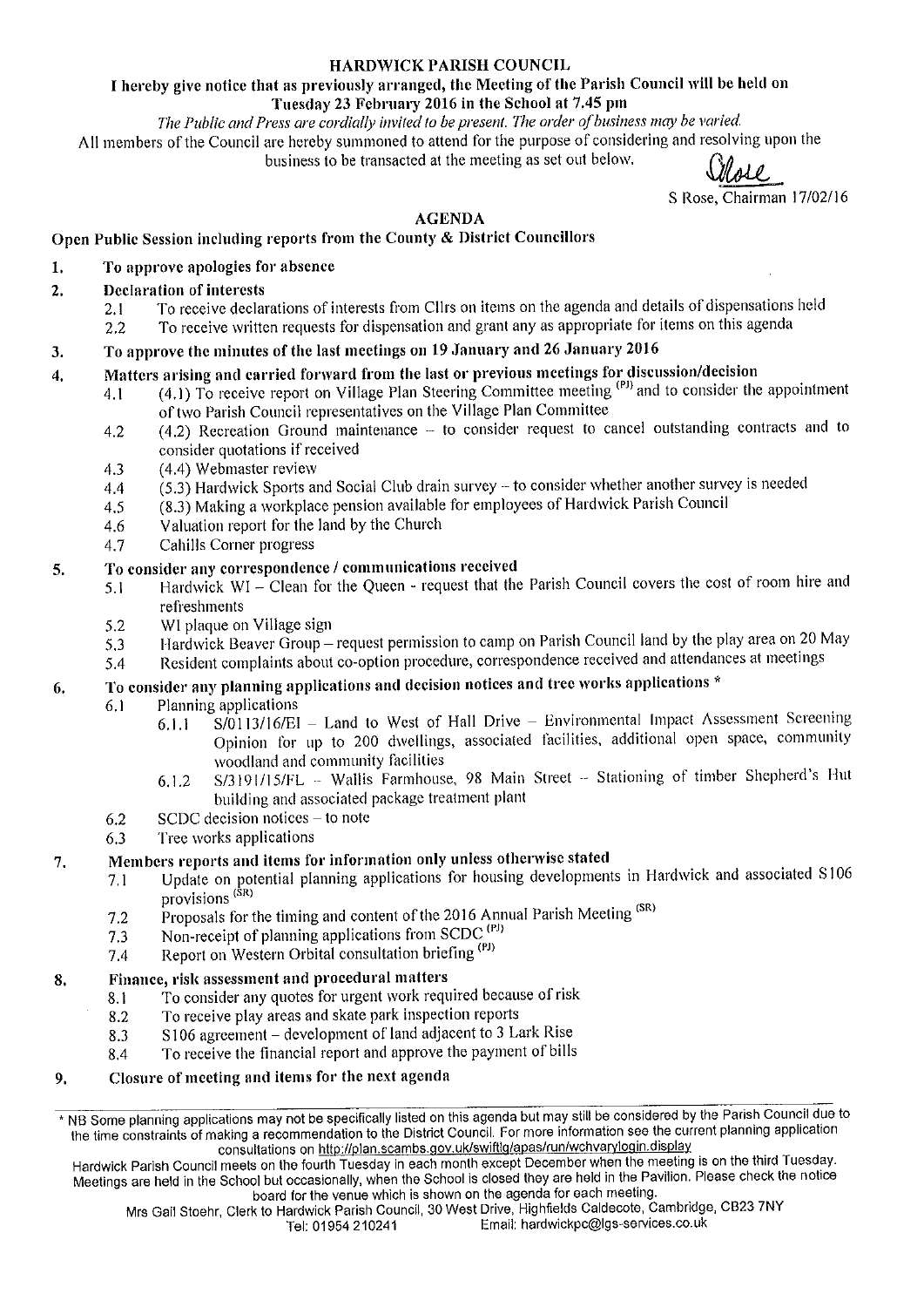# **CLERK REPORT TO HARDWICK PARISH COUNCIL MEETING ON 23 FEBRUARY 2016**

- 1. Apologies for absence None at the time of writing.
- 2. Declaration of interests members should declare their interests state why they have an interest, the type of interest held and if they have a dispensation state this and the extent of their dispensation ie to either speak or speak and vote.
- 3. To approve the minutes of the last meetings on 19 January and 26 January 2016 attached.

# 4. Matters arising

4.1 (4.1) To receive report on Steering Committee meeting and to consider the appointment of two Parish Council representatives on the Village Plan Committee

Cllr Joslin to report. She has indicated that she will attend the next meeting on 17 February and send a report afterwards.

# **Meeting Village Plan – 27th January 2016 at 3 Sadler Close, Hardwick**

Present Martin Cassey, Malcolm Farmer, Betty Grimes, Jane Muncey, Grenville Chamberlain, Tim Dodd and Pauline Joslin

Martin started the evening meeting with his report as chairman. MC confirmed that he had attended the both December and January meetings of the parish council. MC confirmed that the village plan web site had received 392 hits this month, which indicates that there is interest in the village plan project. There is still a vacancy on the committee for young people and MC has been trying to engage the many youth groups of Hardwick.

Secretary and treasurers report- there has been little change since the last meeting with the bank account now at £170 in credit.

MC explained the contents of The Draft Plan, which consisted of a tabular diary of milestones and expected task completion dates. GC said that this diary forecast would be a great tool if the committee would consider a neighbourhood plan. A list of topics gleaned from last years public meeting were very interesting and again this data could be a starting point when considering a neigbourhood plan. Both GC and PJ were keen to convey their thoughts concerning a neighbourhood plan, CG said it would protect the village and that SCDC would assist/advise with a neighbourhood plan. Apparently there is a designated team at SC and GC offered to find out names and contact details. Also there is a grant of approx. 8K available to assist with expenses.

MC summarized four key points to be carried forward to the next meeting on the  $17<sup>th</sup>$  Feb

- 1. Opinions on the Village/Neighbourhood plan debate
- 2. Comments on the revised draft plan (produced by MC)
- 3. Comments on the Key topics list (produced by JM)
- 4. Nominations/volunteers for a thermal imaging survey
- Report: Pauline Joslin

# 4.2 (4.2) Recreation Ground maintenance – to consider request to cancel outstanding contracts and to consider quotations if received

Due to the amount of the contract tenders have been sought from 4 contractors, including Mel Pooley. One has been received at the time of writing. Tenders will be brought to the meeting.

Mel Pooley was asked about the outstanding work (top dressing from Spring 2015 – when chased in the interim he said he would do this; and vertidraining/shock treatment from Autumn 2015). He replied that the reason the work had not been done was because there had been problems with the settlement of invoices (confusion had arisen because he had also been asked to carry out work by the Sports Club for which he invoiced the Parish Council) Cambs Cricket ltd and Sport England had told him he should not do any more work for the Parish Council. As he had now been asked to tender, he has asked that any outstanding orders be cancelled and start afresh as the works are due again in spring anyway.

In the meantime the following email has been received from Chris Fuller

Under the proposal that was agreed by the Parish Council, the schedule of work on the recreation ground has vertidraining due by the start of April. Have contractors been contacted so that the work can be done inside the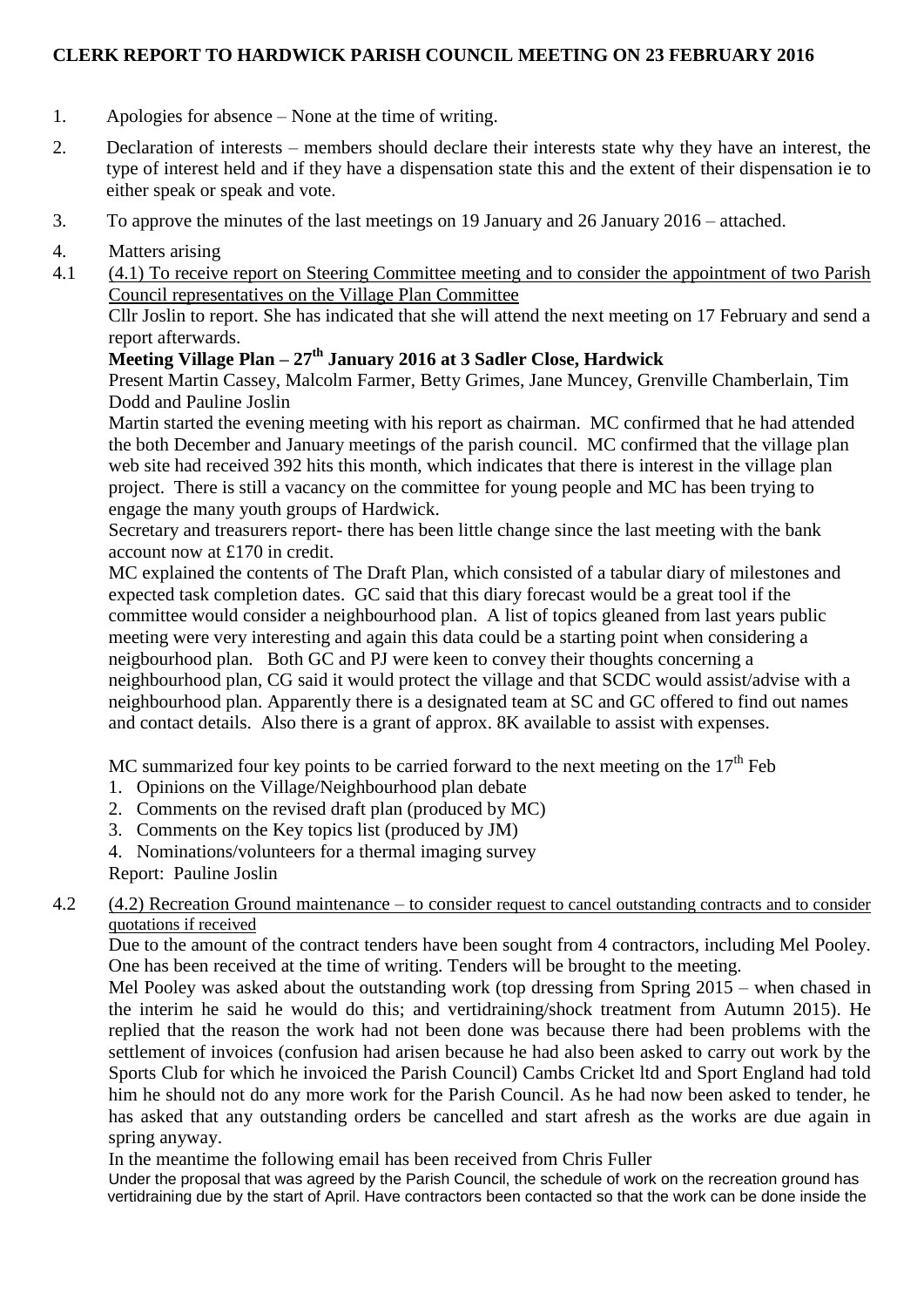scheduled time? The window of opportunity to do this work will close as the ground will harden and will cause more damage than good.

I have spoken to Mel Pooley and he has requested that you cancel the outstanding orders which was his request at the meeting he had with Jim Coe, as there had been an issue with payments for work done and was told not to proceed with any further work until the invoice had been paid. As he doesn't deal with that side of the business, which is run by the Cambridge Cricket Ltd, I will check with them that there are no outstanding invoices now. He requires that you re-issue an order based on the 4 year program that the PC has approved recently and will keep to the program requested. He requires that all request for work would be issued by the Parish Council and not through clubs, which is understandable.

The Clerk has no powers to cancel an outstanding order. How does the Parish Council wish to proceed?

4.3 (4.4) Webmaster review

Deferred at the last meeting. It was agreed in October to review the current situation after three months.

- 4.4 Hardwick Sports and Social Club drain survey to consider whether another survey is needed The last report is attached. Please could the Parish Council clarify whether it requires a further survey?
- 4.5 (8.3) Making a workplace pension available for employees of Hardwick Parish Council The Chairman has written:

By law all employers have to make available workplace pensions for their employees. See <http://www.thepensionsregulator.gov.uk/en/employers>

My firm is advising about 100 employers about workplace pensions and already has half a dozen operating such pensions.

Having considered the requirement for Hardwick Parish Council I recommend that in order to meet our legal obligations we start a workplace pension scheme with the National Employment Savings Trust " NEST" see

<http://www.nestpensions.org.uk/schemeweb/NestWeb/public/home/contents/homepage.html>

The Trust is designed to cope with employers with very few employees is easy to operate and has excellent administration and guidance.

I recommend that the Clerk opens a workplace pension with NEST. The process can be done very easily online and I am available to help if necessary. The process involves Hardwick Parish Council signing a direct debit arrangement so that any employee or employer contributions can be paid over to NEST.

The clerk has advised me that the staging date for Hardwick Parish Council is 1 August 2016 so that any employees will need to be assessed on the first payroll after that date and if eligible they will be automatically enrolled into NEST. If they are not eligible e.g. because they do not meet the remuneration criteria the they might still be classed as entitled workers in which case they can apply to join the scheme.

The Parish Council has always been able to make contributions to a pension scheme on behalf of its employees on a voluntary basis or as part of an employment contract and this has not changed. Steve Rose 15.2.2016

4.6 Valuation report for the land by the Church

Following receipt of the plan from the Church in November, the Clerk wrote to the Valuation Office Agency as follows:

Thank you for your telephone call and quote to undertake a desktop valuation of a small piece of land in Hardwick. The Parish Council has the pleasure in accepting your verbal quote of £500 plus VAT.

As explained the land forms part of land owned by the Parish Council (CB344914) and used a s public open space. The land is on the Register of Village Greens.

The Church need the land to be able to build their new church hall as it is a planning condition that the access road which does not form part of the Council's title needs to be widened onto the Council's land. The Planning permission link is

[http://plan.scambs.gov.uk/swiftlg/apas/run/WPHAPPDETAIL.DisplayUrl?theApnID=S/0781/15/FL&backURL=](http://plan.scambs.gov.uk/swiftlg/apas/run/WPHAPPDETAIL.DisplayUrl?theApnID=S/0781/15/FL&backURL=%3Ca%20href=wphappcriteria.display?paSearchKey=942928%3ESearch%20Criteria%3C/a%3E%20%3E%20%3Ca%20href=%27wphappsearchres.displayResultsURL?ResultID=1249420%26StartIndex=1%26SortOrder=rgndat:desc%26DispResultsAs=WPHAPPSEARCHRES%26BackURL=%3Ca%20href=wphappcriteria.display?paSearchKey=942928%3ESearch%20Criteria%3C/a%3E%27%3ESearch%20Results%3C/a%3E) [%3Ca%20href=wphappcriteria.display?paSearchKey=942928%3ESearch%20Criteria%3C/a%3E%20%3E%20%3](http://plan.scambs.gov.uk/swiftlg/apas/run/WPHAPPDETAIL.DisplayUrl?theApnID=S/0781/15/FL&backURL=%3Ca%20href=wphappcriteria.display?paSearchKey=942928%3ESearch%20Criteria%3C/a%3E%20%3E%20%3Ca%20href=%27wphappsearchres.displayResultsURL?ResultID=1249420%26StartIndex=1%26SortOrder=rgndat:desc%26DispResultsAs=WPHAPPSEARCHRES%26BackURL=%3Ca%20href=wphappcriteria.display?paSearchKey=942928%3ESearch%20Criteria%3C/a%3E%27%3ESearch%20Results%3C/a%3E) [Ca%20href=%27wphappsearchres.displayResultsURL?ResultID=1249420%26StartIndex=1%26SortOrder=rgnd](http://plan.scambs.gov.uk/swiftlg/apas/run/WPHAPPDETAIL.DisplayUrl?theApnID=S/0781/15/FL&backURL=%3Ca%20href=wphappcriteria.display?paSearchKey=942928%3ESearch%20Criteria%3C/a%3E%20%3E%20%3Ca%20href=%27wphappsearchres.displayResultsURL?ResultID=1249420%26StartIndex=1%26SortOrder=rgndat:desc%26DispResultsAs=WPHAPPSEARCHRES%26BackURL=%3Ca%20href=wphappcriteria.display?paSearchKey=942928%3ESearch%20Criteria%3C/a%3E%27%3ESearch%20Results%3C/a%3E)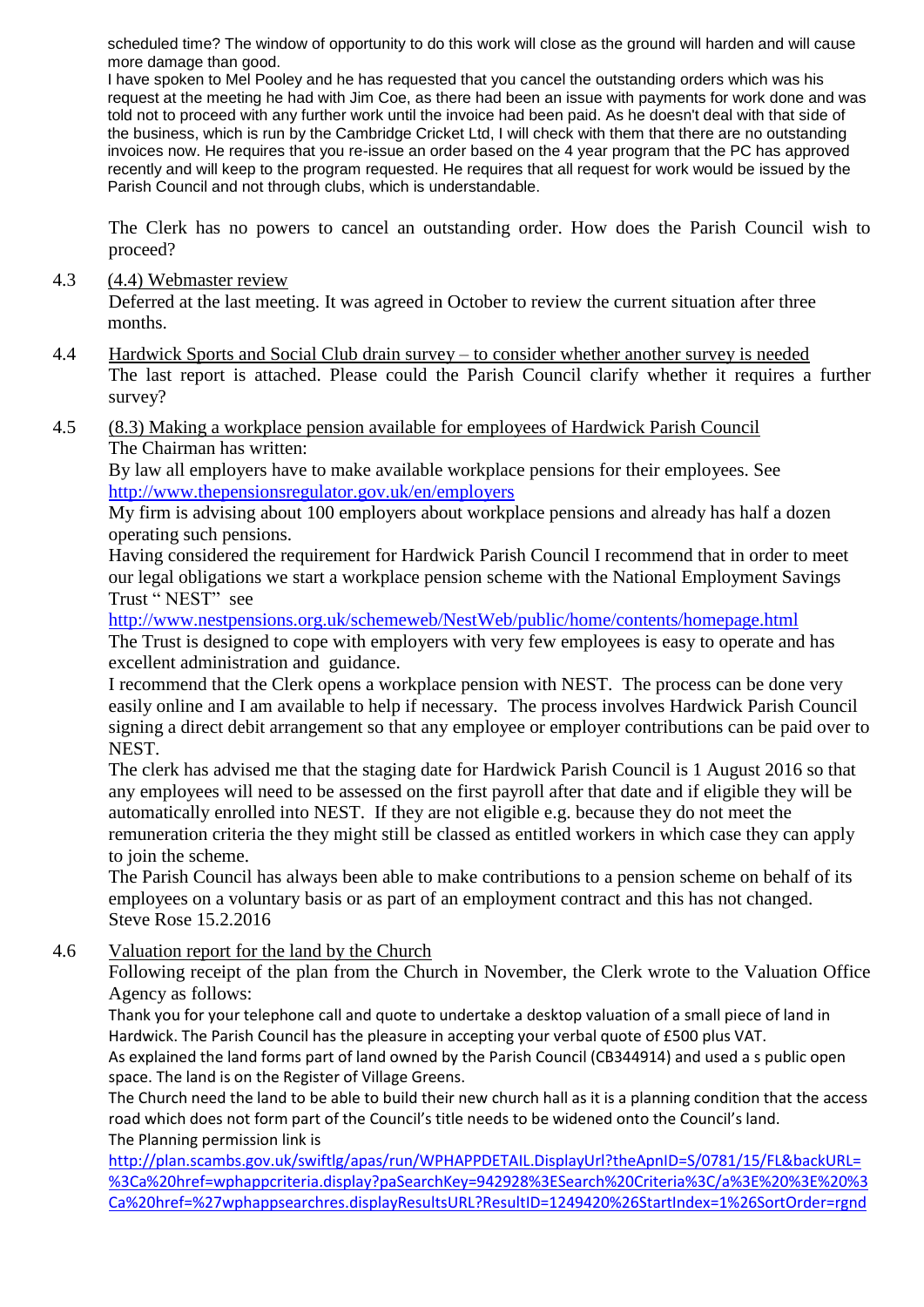at:desc%26DispResultsAs=WPHAPPSEARCHRES%26BackURL=%3Ca%20href=wphappcriteria.display?paSearch Key=942928%3ESearch%20Criteria%3C/a%3E%27%3ESearch%20Results%3C/a%3E

Chivers Farms who own the access road under their title have offered to buy the section of land from the Council as a good will gesture to the Church.

The attached plan shows the area that they are asking to purchase. It is a small area five meters long by one meter in width.

Except with the consent of Secretary of State land shall not be disposed of for a consideration less than the best that can reasonably be obtained. The Parish Council is asking the Valuation Office to give a valuation of the land in these circumstances.

If you need any further information please let me know.

The Parish Council looks forward to receiving your valuation in due course.

At that time of writing the Valuation has not been received. When chased the reply was I can get my report out to you by the end of next week if this is acceptable. I haven't forgotten you, but it's been rather busy here since the start of the New year.

It is hoped that the valuation will be available in time for the meeting.

### 4.7 Cahills Corner progress

This was requested as an agenda item at the January meeting.

Other for information:

(5.2) Innovation Group Environmental Services – 6 Sudeley Grove alleged subsidence The following has been received from the Mitigation Case Handler:

## **Subsidence Damage - 6 Sudeley Grove, Cambridgeshire, CB23 7XS**

Further to the emails below, our Client have informed us that the property concerned is showing signs of stabilisation, they have therefore asked us to notify you that they are no long pursuing the removal of the vegetation but want you to be advised that this may be a future risk.

Therefore, please find attached our future risk letter pertaining to the vegetation. Our mitigation file is now closed and the matter has been referred back to our Client.

**Amanda Hardy** *–* **Mitigation Case Handler –** Environmental Services - Innovation Property (UK) Ltd Future risk letter and Arboricultural report attached.

- 5. Correspondence
- 5.1 Hardwick WI Clean for the Queen request that the Parish Council covers the cost of room hire and refreshments

As you know from a previous email from me and the Hardwick Happenings, Hardwick WI is organising a village clean up on March 5th from 2.30pm - 4.30pm. and we hope other people will join us. In the morning, Pippin's will be open from 10am - midday. I have an idea and want to pass it by you first before I go any further ...

It would be a nice gesture to invite all the litter pickers for a cup of tea or coffee and a cake in the community room when we finish at 4.30pm as a 'thank you'. Provided we can hire the Community Room, the bakers and helpers from Pippin's agree to make more cakes and serve the refreshments, would the Parish Council be prepared to fund the cost of the room hire and the cost of extra cakes? If this is possible, we can leave everything in place when Pippin's finishes at midday and resume at 4.30pm.

I await your reply.

I have already had an offer of help from someone who will pick litter on St Neot's Road.

# 5.2 WI plaque on Village Sign

Anne Jones has been invited to the meeting.

5.3 Hardwick Beaver Group – request permission to camp on Parish Council land by the play area on 20 May The following email was sent to the Chairman:

I'm not sure if I need to contact you. I'm Alan East and I run the Beavers in Hardwick.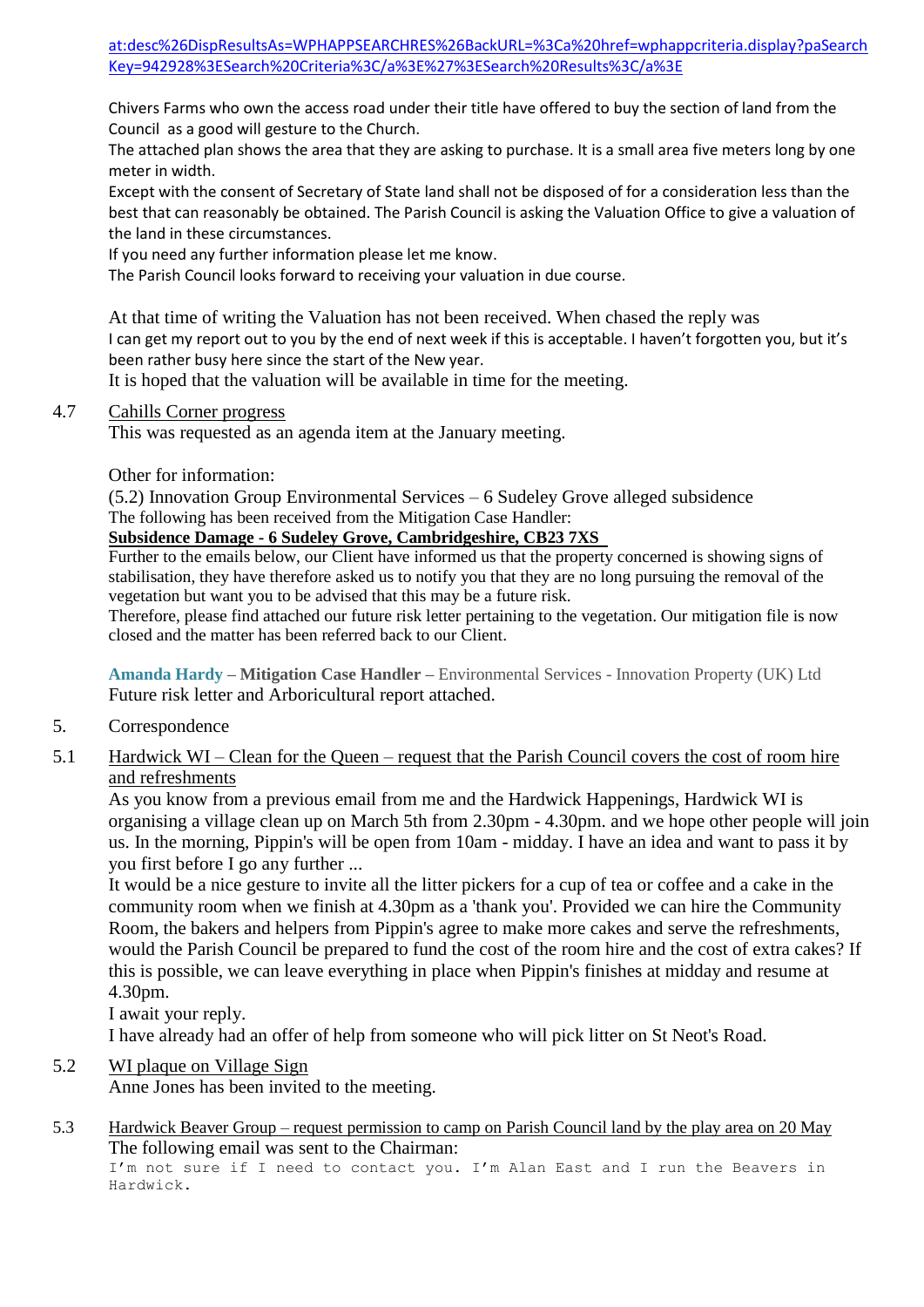Every 2 years we camp for one night down at the church. We normally camp on the Parish Council ground by the play area.

I hope that you are the person I need to contact to ask for permission for us to camp for one night on Friday 20th May (from 5pm) and leaving on Saturday 21st at about 4pm. We use the church grounds and portacabin for ablutions and cooking. It's a very safe place to take the Beavers for their very first camp. There would be about 45 of us camping, each Beaver camps with their Mum or Dad. We always ask at the house opposite the play area if they are happy for us to camp.

Further details are in the attached letter.

- 5.4 Resident complaints about co-option procedure, correspondence received and attendances at meetings This has been circulated to all members by the resident.
- 6.1 Planning applications

NB Some planning applications may not be specifically listed on this agenda but may still be considered by the Parish Council due to the time constraints of making a recommendation to the District Council. For more information see the current planning application consultations on <http://plan.scambs.gov.uk/swiftlg/apas/run/wchvarylogin.display>

- 6.1.1 S/0113/16/EI Land to West of Hall Drive Environmental Impact Assessment Screening Opinion for up to 200 dwellings, associated facilities, additional open space, community woodland and community facilities
- 6.1.2 S/3191/15/FL Wallis Farmhouse, 98 Main Street Stationing of timber Shepherd"s Hut building and associated package treatment plant
- 6.2 SCDC decision notices
- 6.2.1 S/3222/15/FL Land behind Meridian Close Change of use of agricultural land to paddock land for the keeping of horses and the erection of stable block – Permission granted by SCDC.
- 6.2.2 S/1686/15/FL 11 Cambridge Road Erection of a single, detached 2-bedroom bungalow along with car parking – Permission granted by SCDC.
- 6.3 Tree works applications none at the time of writing.
- 7. Members" reports
- 7.1 Update on potential planning applications for housing developments in Hardwick and associated S06 provisions

### The Chairman to report. He writes:

There are two housing developments being proposed for Hardwick; one off St Neots Road by Circle Housing and one off Grace Crescent by Hill. For convenience I will refer to these as the St Neots Road and the Grace Crescent developments.

St Neots Road development is for about 185 dwellings between Hall Drive and Meridian Close with access off St Neots Road with the possibility of a further 30 dwellings.

Grace Crescent development is for about 100 dwellings immediately to the West of Grace Crescent with access off Grace Crescent.

Public meetings have been held in respect of both developments.

There have been ongoing meetings between the developers and the planners over the past 12 to 15 months and I have been invited to attend many of these meetings along with Grenville Chamberlain District Councillor for Hardwick and Jim Stewart Vice chairman Hardwick Parish Council. I have also attended meetings at which either the developers or planners have not been present and visited other villages and observed facilities available to them. I have also attended meetings and corresponded with and listened to individuals within the village with an interest in community facilities.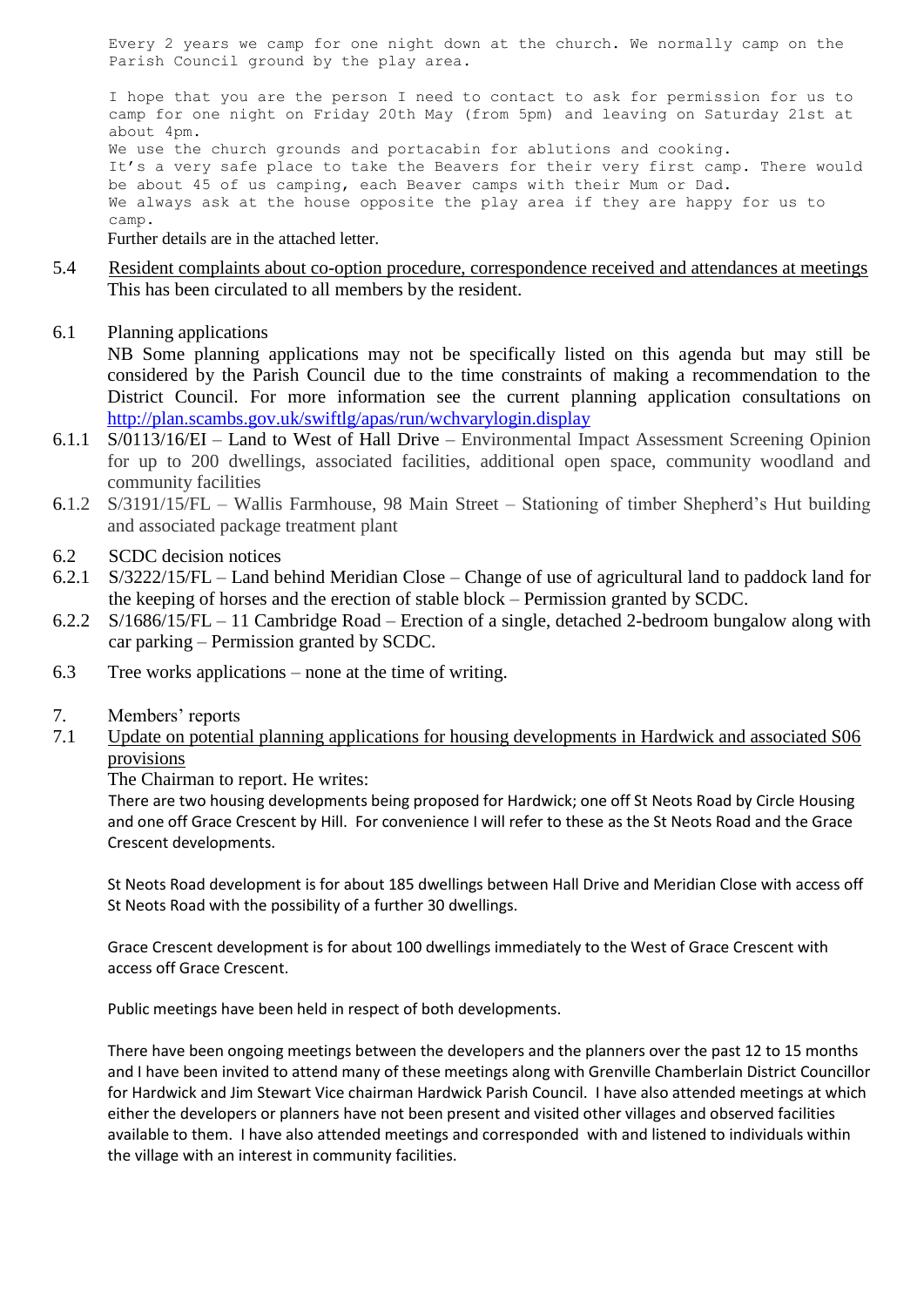Neither site is part of the current Local Development Framework for South Cambs. However there is an argument that the LDF is out of date on the basis that it does not demonstrate a five year housing land supply and that therefore applications should be judged against the definition of sustainable development as set out within the National Planning Policy Framework.

Neither developer has actually submitted a planning application yet but there are signs that both are intending to submit such applications within the next couple of months at which point the Parish Council will be expected to make its views known on such applications. I think it is now an appropriate time to provide an update on the various meetings and proposals for, among other things, community facilities.

Part of the planning process is to identify planning obligations to be paid for or contributed to by the developers because of the increase in the population and its effect on the facilities in the village or further afield.

Jim, Grenville and I have helped provide information to the planners and developers by commenting on the existing facilities in Hardwick and by pointing out where these are deficient and/ or would be inadequate given an increase in population in the village from the new developments.

I also persuaded the St Neots Road developers to hold a public meeting to explain their plans and at that meeting the Parish Council launched a survey on the development and on local facilities the results of which have been sent to both the developers and the planners.

The following areas have been discussed; any developers comments regarding contributions are made on a without prejudice basis and subject to agreement.

#### **Affordable Housing**

Both sites have committed to a level of 40% affordable housing which it appears would more than satisfy the current needs of the residents of Hardwick. There are suggestions that at least a substantial percentage of the affordable homes be allocated to Hardwick Residents.

#### **Provision of health services**

We have pointed out at every opportunity the absence of health services in the village and how stretched the alternative health services are. NHS England have been invited to several planning meetings and simply do not turn up or answer questions. The planners do not believe that NHS England will agree to fund a doctors surgery or satellite surgery or nurses room in the village and instead seem to rely solely on the Comberton surgery to provide additional resources. Comberton have not actually said they can do so in full and of course there are no public transport services linking Hardwick and Comberton. Hardwick is reportedly already the largest village in South Cambs without a doctors surgery. The developers are prepared to contribute to the improvement of health facilities at e.g. Comberton but this does not appear to have a significant direct benefit to Hardwick residents.

#### **Education**

This comes under three headings; Secondary, Primary and Pre School.

Primary and secondary education is dealt with by the County Council. The County Council believes that Comberton Village College and Hardwick Primary School have sufficient capacity to cope with the increased pupil numbers for primary and secondary education. There appears to be a consensus that pre-school facilities are already oversubscribed so that there is no capacity there for increased numbers or indeed for the increase in pre-school hours from 15 hours per week to 30 hours a week recommended by the Government. No one from the CC attended a recent meeting with the planners at Hardwick Primary School where the local head teachers told a very different story which is that the school would need an extra classroom for preschool plus about 4 extra classrooms to raise the entry from 1.5 to 2 classes a year. There is relatively little available land at the school. Both the school and the preschool want to be on the same site. The planners have referred this matter to the developers and the CC to resolve. One possibility is for the school to take on the community rooms in exchange for community facilities elsewhere.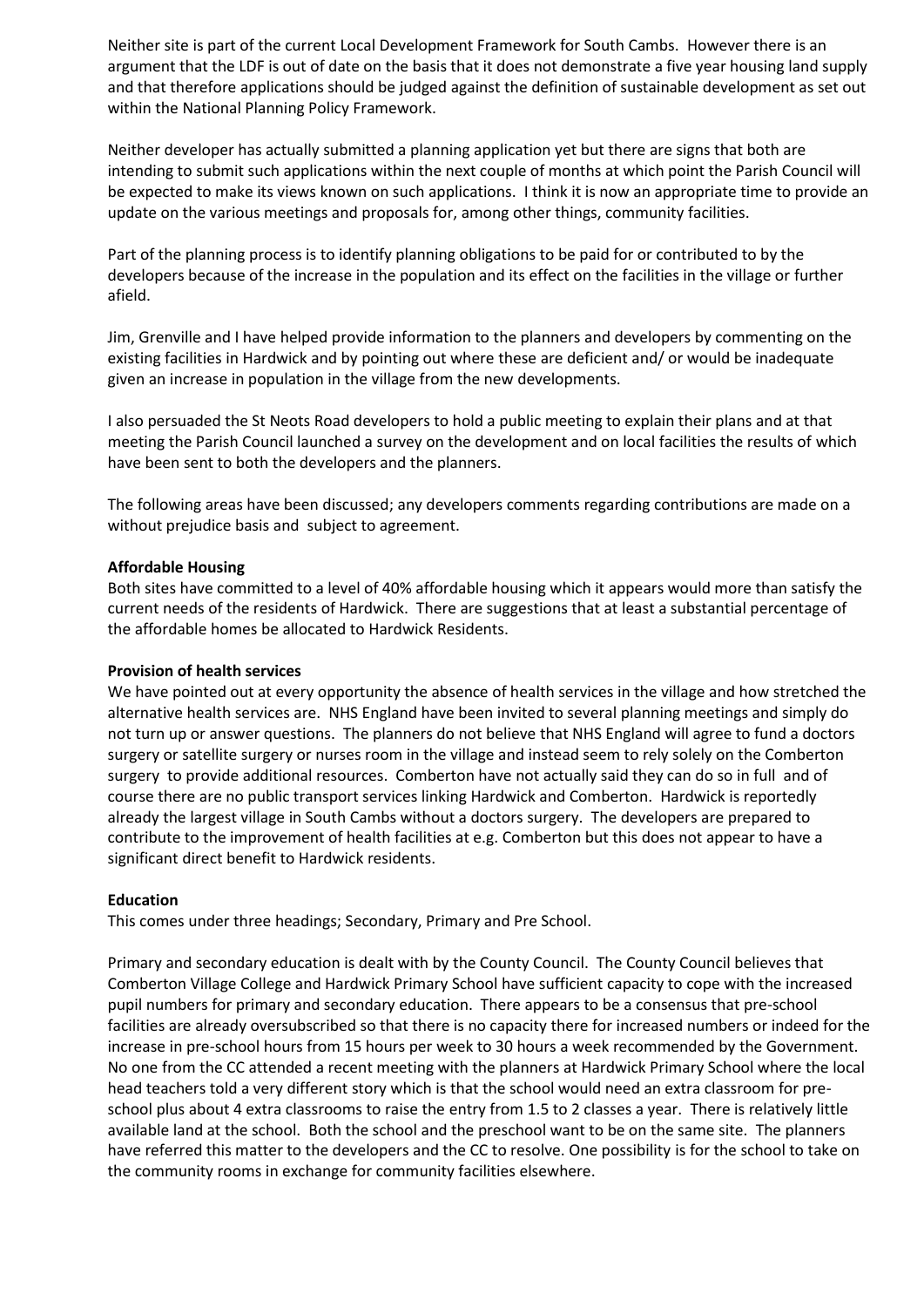Both developers have offered contributions to pre-school education facilities but it appears they, and the CC, may have underestimated primary education needs. Neither developer is currently offering any significant contribution to either primary or secondary education needs

### **Play Areas**

Play areas are planned within both developments. We have referred the developers to the play area group who are looking to provide a more varied play area especially for older children. One developer at least is open to the principle of improving existing off site play facilities within the village.

## **Recreation field facilities /"off-site sport facilities"**

We have pointed out that the existing recreation field and changing facilities are sub-standard and inadequate. Both developers have expressed interest in contributing towards improving the existing facilities on the recreation filed but tellingly neither are offering any land to provide additional facilities.

As far as the existing facilities are concerned there has been considered possible improvements to drainage, systems, changing rooms (especially for officials), and the all-weather pitch and I have consulted with the football, cricket and netball clubs.

### **Allotments and library facilities**

At least one of the developers has suggested contributing to the extension of these services.

### **Highways**

The congestion outside the shop in particular has been raised at every opportunity but this is an issue that the County Council does not seem to attach importance to. In fact the County Council does not appear to consider that there are any highways issues at all in Hardwick. It is hard to see how either of these two developments can or will contribute financially to solving a traffic problem when there appears to be no recognition that a traffic problem exists or, if there were, any solution available at present. We are committed to look at ways to improve this but this may have to be dealt with as part of the longer term Village Plan.

### **Parking at the Pastures**

The Grace Crescent developer proposes providing a dedicated parking bay within the Pastures to improve access to the development.

### **Transport**

The lack of public transport at the south of the village has been raised frequently in meetings. One of the developers has suggested contributions to secure cycle facilities at bus stops and to improving the footpath between the Blue Lion and the Church but as yet there have been no proposals for more frequent buses beyond the current one bus per day .

### **Community facilities**

There are limited facilities available at the community rooms, the Scout Hut, the Sports and Social Club and the Church Hall.

### Taking each in turn

The community room is apparently well used during the day but it is used for both school and community use and I have heard differing comments about how easy it is to book and use it within the community. The head teachers have told me they do not think there is room to expand these facilities within the school grounds and see above regarding the possible requirement to convert entirely to school use because of lack of space at the school. No suggestions have therefore been received from developers regarding expansion/ improvement of these facilities at the community school.

The Scout Hut has long held ambitions to build a new permanent building on the site of the existing Scout Hut. It has raised a few thousands of pounds towards this and the Parish Council has contributed to a fund of about £27,000 towards this project. The last PC explored the possibility of developers funding a new Scout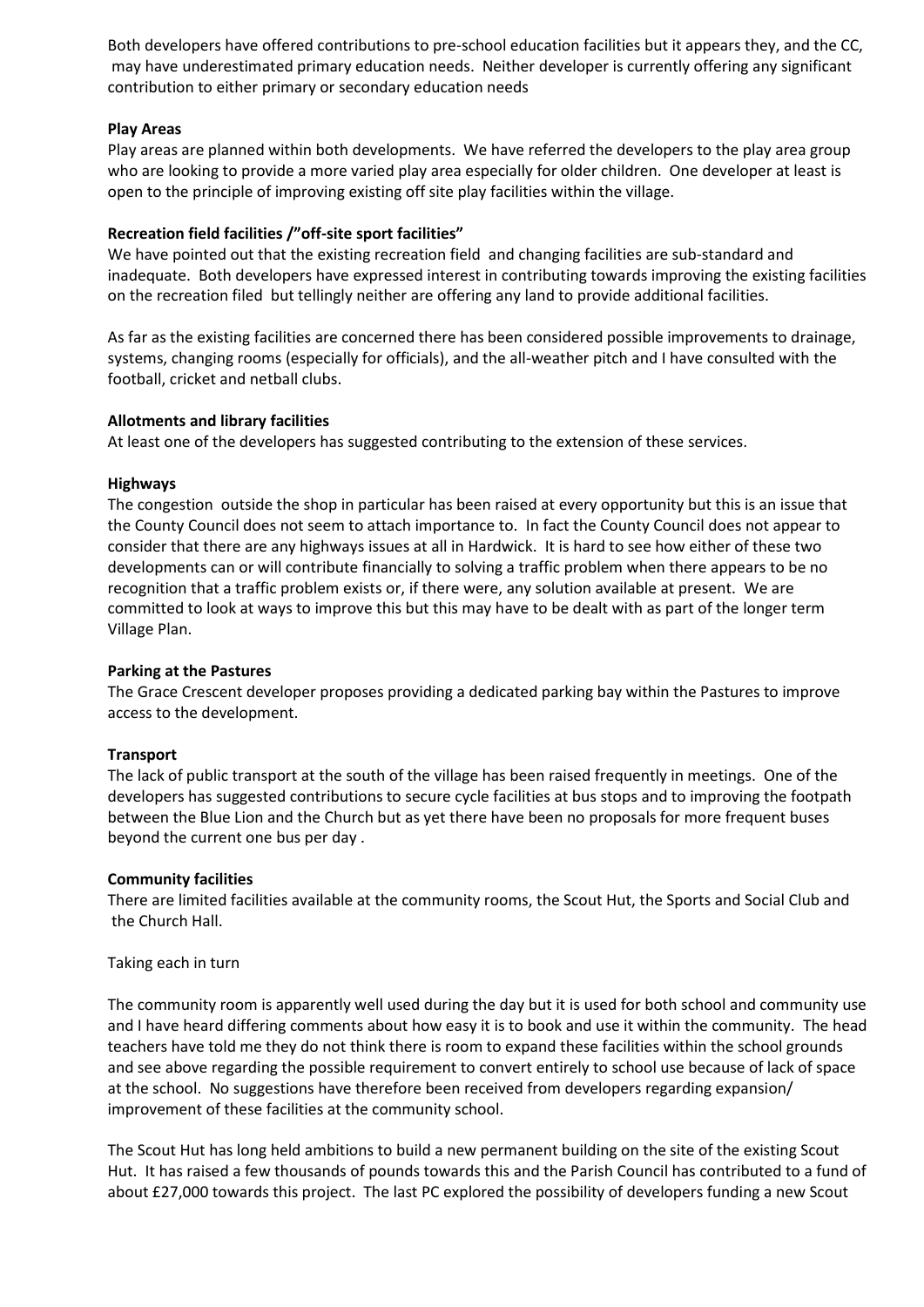Hut with an upstairs area used by the community with a café and meeting room. The total cost of a building like this has been estimated at between £750,000 and £1million. I have met Tim Tack twice about what the Scout and Guide requirements for exclusive use would be and, as previously reported, they are looking for exclusive use of the ground floor area but willing to consider letting the space to the community when not required by them. At our second meeting last August Tim offered to let me have a written report of exactly what the Scout and Guides requirements would be by October last year but I am yet to receive this. The Scouts and Guides would be willing to negotiate a rent payable to the Parish Council for the exclusive use of the ground floor. They are not expecting to make a significant contribution to building costs but would use the money raised so far for fit out costs.

The Sports and Social Club expressed interest some years ago in a project that would create changing rooms for officials and an increase in the size of the Ken Turner room to provide a village meeting room. This did not proceed due to lack of funding.

St Marys Church have plans to build a Church Hall available for church meetings but also for wider community use. The Hall would be owned and run by the Church on Church land. Hall is expected to cost £180,000 and the church has raised 10% and now wishes to approach the Parish Council to see if it is willing to contribute the building cost. Total area about 130 square metres with the main hall occupying about half of this.

Another possibility which has been considered is to build a multi-purpose community centre possibly to the south side of the Sports and Social Club. Perhaps the Community Association might wish to take this on? Such a building would be mainly single story so cheaper to build and sited next to existing car park with some space to build on an extension in years to come. The developers are willing to contribute to such a project. Multi-purpose could include among others rooms for a doctors surgery or nurses room, library, IT room , meetings, exercise classes, indoor sports, classes, children's parties, wedding and funerals, a café and meeting place, classes, dances and entertainments, theatre, clubs and groups, not forgetting that this would also be available to the Scouts and Guides as an alternative to their Hut albeit not on an exclusive basis. It may be possible to build such a community centre in phases depending on the availability of funds.

### **Summary**

Although there has been much discussion over the past couple of years no planning applications have been made and there has been nothing for the Parish Council to decide upon. This may be about to change and there will be important decisions about whether we want either or both of the developments to go ahead and if so with what planning obligations to mitigate the impact of the increase in population.

### Steve Rose 15 February 2016

## 7.2 Proposals for the timing and content of the 2016 Annual Parish Meeting The Chairman to report. The Annual Parish Meeting can be held any time between March and May each year.

In recent years I believe it has been held in May just before the Annual meeting of the Parish Council although there is no reason other than convenience why this should be so.

It has been poorly attended.

I would like to make an effort to increase attendance at the Annual Parish Meeting and to make it more interesting and meaningful.

Some suggestions; others welcome

Hold the Annual Parish Meeting on a separate evening between the April and May Parish Council meetings. Hire the school hall for the meeting.

In addition to the existing reports ask other key groups within the village to attend and report; Hardwick Community Association, Village Plan, St Mary's Church, Hardwick Happenings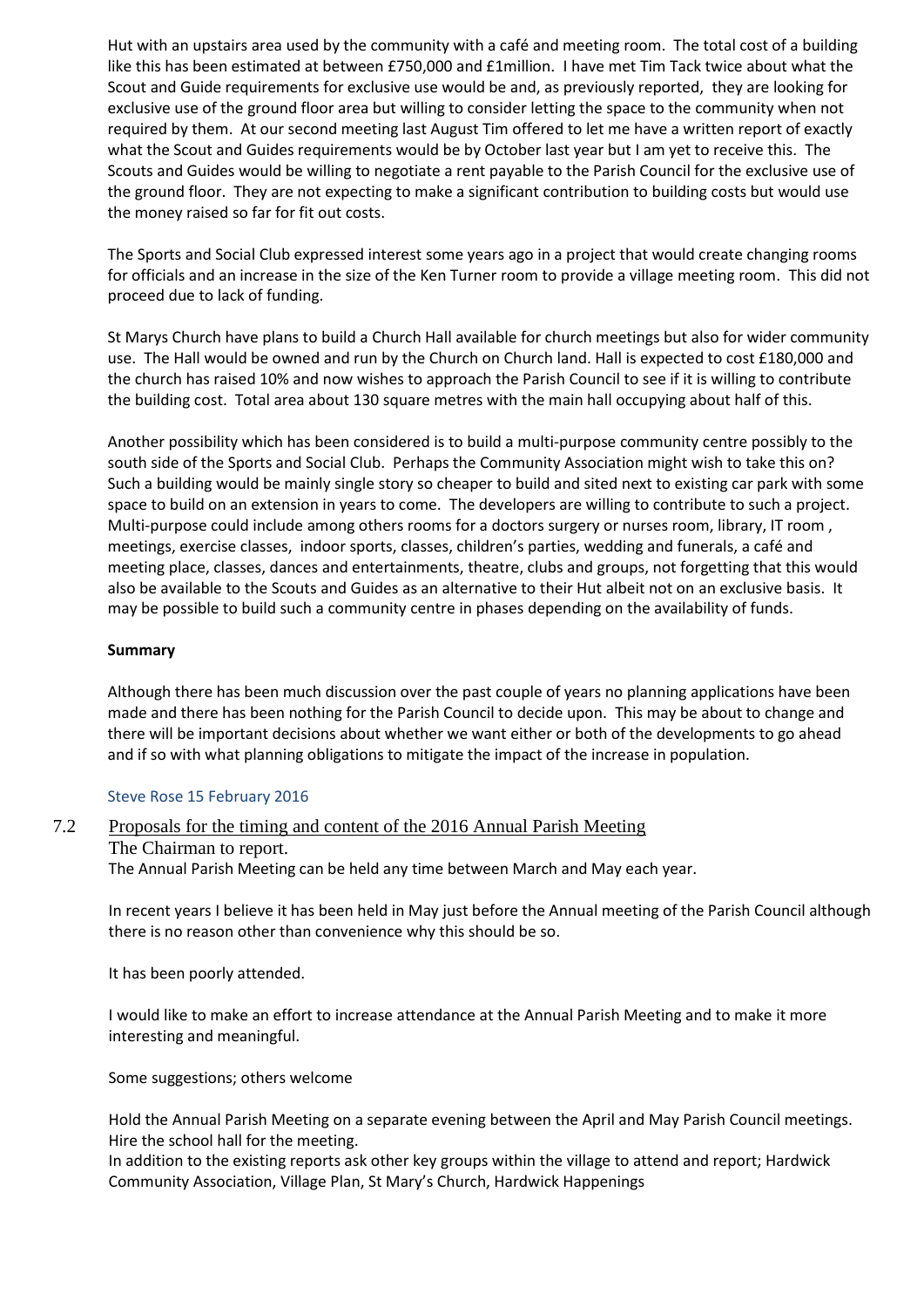Ask clubs and organisations who have received funding during the year to attend the meeting and report on how the money has been spent e.g. Scouts and Guides, Village Plan, Hardwick Happenings, Play Group, Launch our own small grants fund for individuals or groups to apply for on the night for small projects benefitting the village. The funds allocation to be agreed by the Parish Meeting and not by the Parish Council.

Invite the developers of St Neots Road and Grace Crescent to address the Meeting with an update of the development plans. Perhaps with displays.

Invite our MP.

Provide refreshments after the Meeting so that attendees are able to talk about the village and its plans with other groups and elected representatives.

Steve Rose 15 February 2016

# 7.3 Non-receipt of planning applications from SCDC

Cllr Joslin to report. She writes:

SCDC do not notify HPC of Planning applications that could effect our village. We heard from a Bourn Councillor to late to make comment on the proposed storage of containers with closing date 03/02/16.

7.4 Report on Western Orbital consultation briefing

Cllr Joslin"s report is below:

Western Orbital – Initial Ideas Meeting at Shire Hall  $3<sup>rd</sup>$  Feb 2016

The Greater City Deal Team - Tim Watkins and Ashley Heller

Present at his meeting were approx. 25 members of the general public a number of them parish councilors Madingley and Bourn for example.

A power point program illustrating the various different new service bus routes were displayed, exact details are available on the city deal website at

<http://www.gccitydeal.co.uk/citydeal/info/2/transport/1/transport/11>Exhibitions/consultation can be view locally see details on the website.

A new park and ride is suggested located at Barton, no specific site as yet.

It seems that the orbital will be for buses, getting on at Madingley Rd  $\vec{P} \& R$  on to M11 at Junction 13 and travelling along the M11 to junction 11 the P & R at Trumpington.

A question was asked, " is there to be any alteration to the M11 junction with the A1303 Madingley Road' or changes to the Girton interchange. At the moment there is a rat run situation through our villages by car drivers trying to avoided the congestion on the A428 and A14.

The answer was given that there will be no changes to this junction; any alteration will need the permission of National Highways, Highways England, Bedford. It is not the remit of locate highways or the city deal to alter this junction.

A question "has a traffic survey been carried out on the Madingley Road"

Answer "not exactly but they will be a survey of mobile phone locations" which will gauge the traffic volume.

A question "is it known how many buses will be needed to transport passengers from the proposed Bourn Airfield and extended Cambourne sites.

Answer this survey will be part of the A428 corridor consultation not the western orbital, so no comment.

A number of people left the meeting early, which was surprising. It seems that most of the information discussed was similar to the details on the city deal web site, and of course we can all visit the exhibitions.

It was confirmed that reports ref the proposed Western Orbital will be published September 2016. Report Pauline

- 8. Finance, risk assessment and procedural matters
- 8.3 S106 agreement development of land adjacent to 3 Lark Rise The document will be brought to the meeting for signature.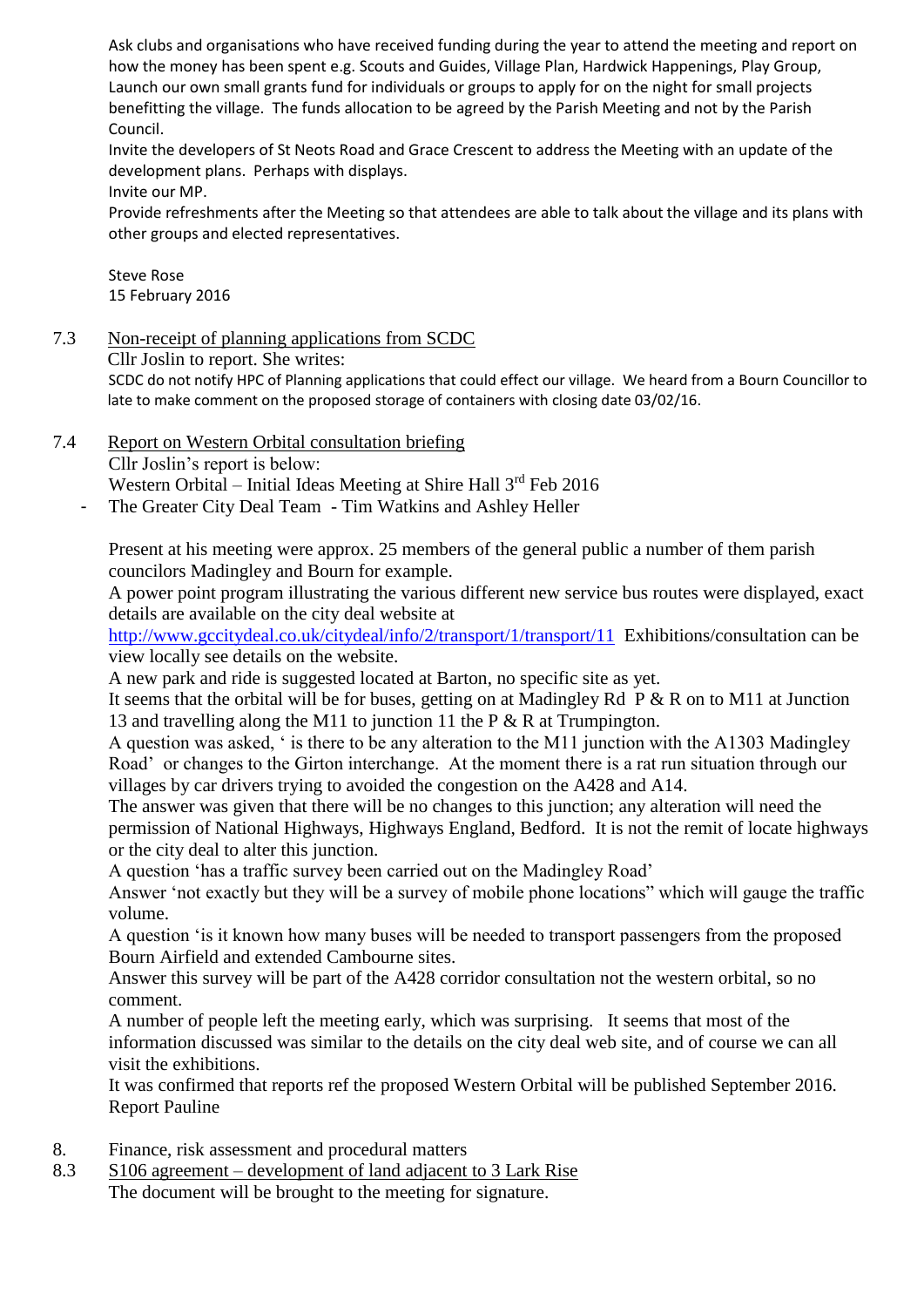Other to note:

Vegetation along St Neots Road, Hardwick

Following complaints from residents and concerns expressed to a member, the overhanging vegetation and branches were reported to CCC. The following response was received:

Thank you for contacting us regarding Cambridge Road, Hardwick.

A works order has been raised for this vegetation to be cut back, as a goodwill gesture to speed this up, as it is actually the responsibility of the adjacent landowner.

Whilst writing, I am pleased to inform you that the vegetation along St. Neots Road is also due to be cut back shortly.

9. Closure of meeting and items for the next agenda